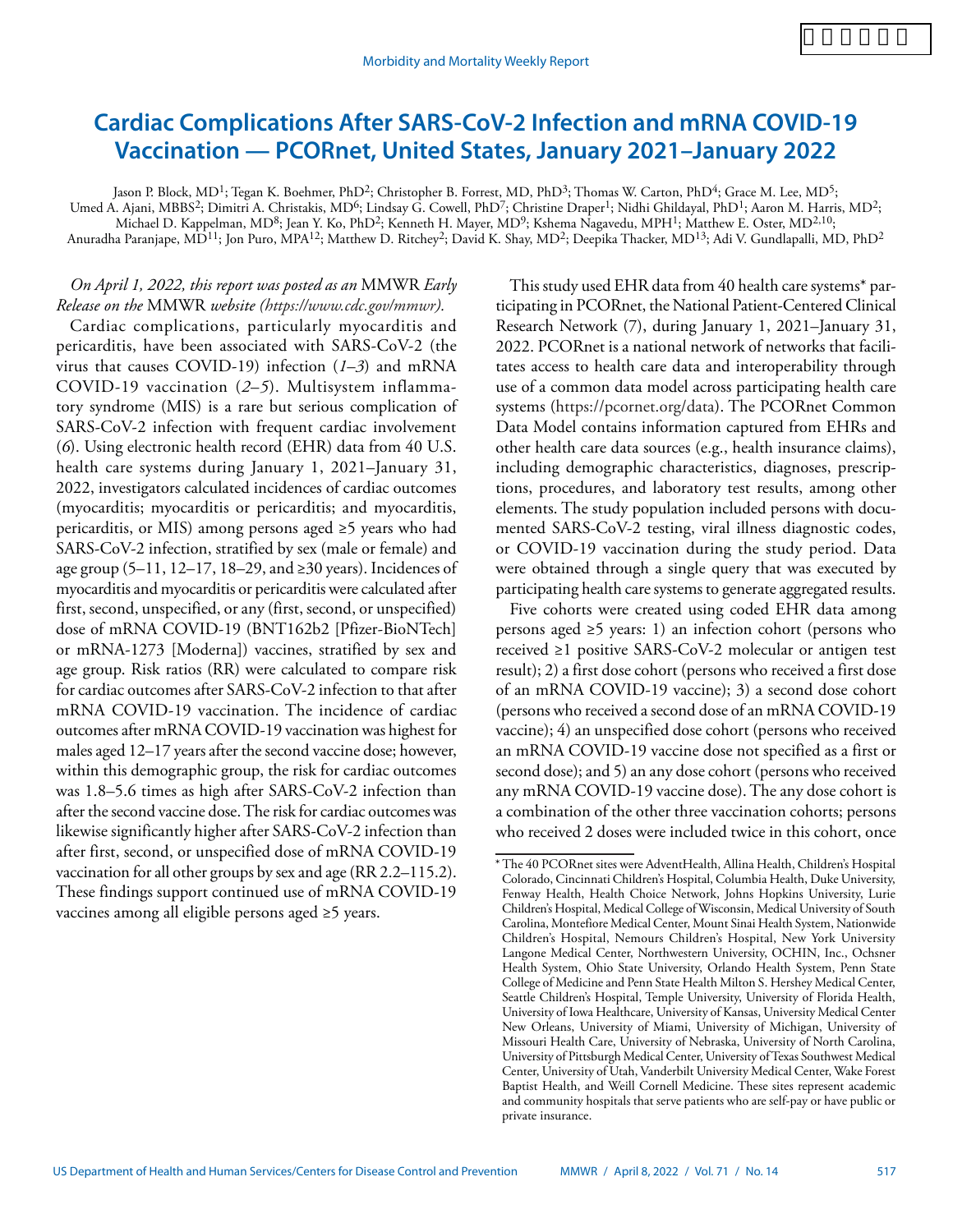for each dose.† Vaccine doses specifically coded as booster or extra doses were excluded. Persons with a positive SARS-CoV-2 test result ≤30 days before receipt of an mRNA COVID-19 vaccine were excluded from the vaccine cohorts; persons who had received an mRNA COVID-19 vaccine dose ≤30 days before a positive SARS-CoV-2 test result were excluded from the infection cohort. In the infection cohort, there were no other exclusions based on vaccination status. The following index dates were used for cohort entrance: first positive SARS-CoV-2 test result for the infection cohort; first vaccination for the first dose cohort; second vaccination for the second dose cohort; the single vaccination for the unspecific dose cohort; and the first, second, and unspecified vaccination for the any dose cohort. Persons could be represented twice in the any dose cohort if they received a first and second dose; they would have a different index date for each of the doses.

Incidence of three cardiac outcomes (myocarditis; myocarditis or pericarditis; and myocarditis, pericarditis, or MIS) were defined using *International Classification of Diseases, Tenth Revision, Clinical Modification* (ICD-10-CM) diagnostic codes§ within 7-day or 21-day risk windows after the index date; persons who had received any of these diagnoses during the year preceding the index date were excluded. The outcome including MIS was only assessed for the infection cohort because the rare reports of MIS after mRNA COVID-19 vaccination typically had evidence of previous SARS-CoV-2 infection (*8*); a 42-day risk window also was used for this outcome to allow for a possible long latency between infection and diagnosis of MIS (*6*).¶ Because persons with MIS who have cardiac involvement might only receive an ICD-10-CM code for MIS, rather than myocarditis or pericarditis, this combined outcome allowed for a comprehensive capture of potential cardiac complications after infection. Nearly 80% of cases of MIS have cardiac involvement (*9*). Cohorts were stratified by sex and age group.

The sex- and age-stratified incidences of the cardiac outcomes (cases per 100,000 persons) were calculated within 7-, 21-, or 42-day risk windows. Unadjusted RRs and 95% CIs were calculated as the incidences of the outcomes within the infection cohort divided by the incidences in the first, second, unspecified, and any dose cohorts separately for each sex and age stratum. RRs whose CIs did not include 1.0 were considered statistically significant; RRs were not compared across outcomes, risk windows, vaccine dose, or sex and age stratum. This activity was reviewed by CDC and was conducted consistent with applicable federal law and CDC policy.\*\*

The study population consisted of 15,215,178 persons aged ≥5 years, including 814,524 in the infection cohort; 2,548,334 in the first dose cohort; 2,483,597 in the second dose cohort; 1,681,169 in the unspecified dose cohort; and 6,713,100 in the any dose cohort (Table 1).†† Among the four COVID-19 vaccination cohorts, 77%–79% of persons were aged ≥30 years; within the SARS-CoV-2 infection cohort, 63% were aged ≥30 years.

Among males aged 5–11 years, the incidences of myocarditis and myocarditis or pericarditis were 12.6–17.6 cases per 100,000 after infection, 0–4 after the first vaccine dose, and 0 after the second dose; incidences of myocarditis, pericarditis, or MIS were 93.0–133.2 after infection (Table 2). Because there were no or few cases of myocarditis or pericarditis after vaccination, the RRs for several comparisons could not be calculated or were not statistically significant. The RRs were significant when comparing myocarditis, pericarditis, or MIS in the 42 days after infection (133.2 cases per 100,000) with myocarditis or pericarditis after the first (4.0 cases per 100,000; RR 33.3) or second (4.7 cases per 100,000; RR 28.2) vaccine dose.

Among males aged 12–17 years, the incidences of myocarditis and myocarditis or pericarditis were 50.1–64.9 cases per 100,000 after infection, 2.2–3.3 after the first vaccine dose, and 22.0–35.9 after the second dose; incidences of myocarditis, pericarditis, or MIS were 150.5–180.0 after infection. RRs for cardiac outcomes comparing infected persons with first dose recipients were 4.9–69.0, and with second dose recipients, were 1.8–5.6; all RRs were statistically significant.

Among males aged 18–29 years, the incidences of myocarditis and myocarditis or pericarditis were 55.3–100.6 cases per 100,000 after infection, 0.9–8.1 after the first vaccine dose, and 6.5–15.0 after the second dose; incidences of myocarditis, pericarditis, or MIS were 97.2–140.8 after infection. RRs for

<sup>&</sup>lt;sup>†</sup>The first dose cohort included persons who had either the first of 2 doses ≥20 days before a second dose or a specific code for a first dose; the second dose cohort included persons who had either the second of 2 doses ≥20 days after a first dose or a specific code for a second dose. The unspecified dose cohort included persons who had only one code for an mRNA COVID-19 vaccination that was not specified as a first or second dose. The any dose cohort was the combination of the first, second, and unspecified dose cohorts; this cohort included all doses captured, with duplication of persons who received 2 doses. Vaccination and infection exclusions were provided before but not after exposures; thus, persons who had an infection soon after a vaccination would still be included in the vaccination cohort or vice versa. The cohorts were not mutually exclusive; persons vaccinated and infected could be in both vaccination and infection cohorts. However, because the outcomes were assessed in short time periods after index dates, overlap in outcomes was unlikely, unless an outcome was experienced more than once.

<sup>§</sup>Myocarditis was defined as presence of ICD-10-CM codes B33.22, I40, I40.0, I40.1, I40.8, I40.9, or I51.4. Pericarditis was defined as presence of ICD-10-CM codes B33.23, I30, I30.0, I30.1, I30.8, I30.9, or I31.9. MIS was defined as presence of ICD-10-CM code M35.81.

<sup>¶</sup>MIS often occurs in the absence of prior positive SARS-CoV-2 test results; these cases were not captured in the infection cohorts.

<sup>\*\*</sup> 45 C.F.R. part 46, 21 C.F.R. part 56; 42 U.S.C. Sect. 241(d); 5 U.S.C. Sect. 552a; 44 U.S.C. Sect. Sect. 3501 et seq.

<sup>††</sup> In the first and second dose vaccine cohorts, 27% of persons received Moderna and 73% received Pfizer-BioNTech. In the unspecified dose cohort, 36% received Moderna and 64% Pfizer-BioNTech, and in the any dose cohort, 29% received Moderna and 71% Pfizer-BioNTech.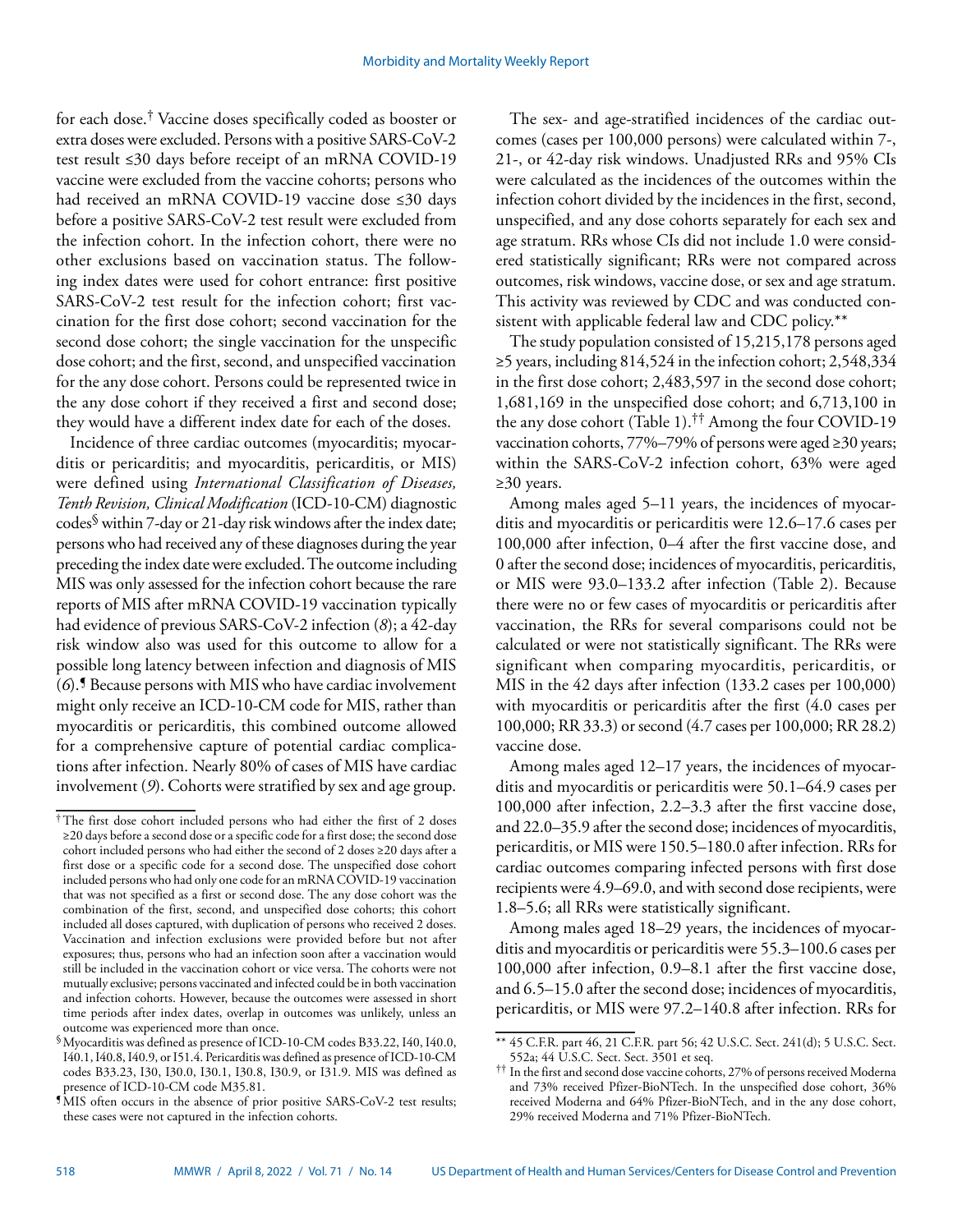|                                  | No. (%)                       |                                  |                 |                     |                 |  |  |  |  |  |
|----------------------------------|-------------------------------|----------------------------------|-----------------|---------------------|-----------------|--|--|--|--|--|
|                                  | SARS-CoV-2                    | mRNA COVID-19 vaccination cohort |                 |                     |                 |  |  |  |  |  |
| <b>Characteristic</b>            | infection cohort <sup>†</sup> | First dose*,§                    | Second dose*,§  | Unspecified dose*,¶ | Any dose*,**    |  |  |  |  |  |
| Cohort total                     | 814,524 (100)                 | 2,548,334 (100)                  | 2,483,597 (100) | 1,681,169 (100)     | 6,713,100 (100) |  |  |  |  |  |
| Age group, yrs                   |                               |                                  |                 |                     |                 |  |  |  |  |  |
| $5 - 11$                         | 76,960 (9)                    | 48,986 (2)                       | 41,742 (2)      | 30,199(2)           | 120,927 (2)     |  |  |  |  |  |
| $12 - 17$                        | 70,336 (9)                    | 190,810 (7)                      | 179,612 (7)     | 113,775(7)          | 484,197 (7)     |  |  |  |  |  |
| $18 - 29$                        | 151,950 (19)                  | 308,892 (12)                     | 297,560 (12)    | 241,787 (14)        | 848,239 (13)    |  |  |  |  |  |
| $30 - 50$                        | 255,103 (31)                  | 665,876 (26)                     | 652,947 (26)    | 490,808 (29)        | 1,809,631 (27)  |  |  |  |  |  |
| $51 - 65$                        | 152,243 (19)                  | 601,615 (24)                     | 588,873 (24)    | 404,445 (24)        | 1,594,933 (24)  |  |  |  |  |  |
| $\geq 66$                        | 107,932 (13)                  | 732,155 (29)                     | 722,863 (29)    | 400,155 (24)        | 1,855,173 (28)  |  |  |  |  |  |
| Sex                              |                               |                                  |                 |                     |                 |  |  |  |  |  |
| Female                           | 457,506 (56)                  | 1,497,984 (59)                   | 1,463,746 (59)  | 997,741 (59)        | 3,959,471 (59)  |  |  |  |  |  |
| Male                             | 357,018 (44)                  | 1,050,350 (41)                   | 1,019,851 (41)  | 683,428 (41)        | 2,753,629 (41)  |  |  |  |  |  |
| Race/Ethnicity <sup>††</sup>     |                               |                                  |                 |                     |                 |  |  |  |  |  |
| Hispanic                         | 133,784 (16)                  | 309,468 (12)                     | 298,270 (12)    | 169,688 (10)        | 777,426 (12)    |  |  |  |  |  |
| Asian                            | 23,684 (3)                    | 133,445 (5)                      | 131,205 (5)     | 83,937 (5)          | 348,587 (5)     |  |  |  |  |  |
| <b>Black or African American</b> | 162,434 (20)                  | 408,657 (16)                     | 395,283 (16)    | 283,534 (17)        | 1,087,474 (16)  |  |  |  |  |  |
| Other                            | 34,473 (4)                    | 93,100 (4)                       | 90,122 (4)      | 54,305 (3)          | 237,527 (4)     |  |  |  |  |  |
| White                            | 408,152 (50)                  | 1,441,573 (57)                   | 1,407,974 (57)  | 1,001,686 (60)      | 3,851,233 (57)  |  |  |  |  |  |
| Missing <sup>§§</sup>            | 58,980 (7)                    | 205,834 (8)                      | 204,224 (8)     | 98,299 (6)          | 508,357 (8)     |  |  |  |  |  |

**TABLE 1. Demographic characteristics of persons who were infected with SARS-CoV-2 or received a first, second, unspecified, or any dose of an mRNA COVID-19 vaccine\* — National Patient-Centered Clinical Research Network, United States, January 1, 2021–January 31, 2022**

\* In the first and second dose cohorts, 27% of persons received mRNA-1273 (Moderna) vaccine and 73% received BNT162b2 (Pfizer-BioNTech) vaccine. In the unspecified dose cohort, 36% received Moderna and 64% Pfizer-BioNTech. In the any dose cohort, 29% received Moderna and 71% Pfizer-BioNTech.

† Persons in the infection cohort included those who received ≥1 positive SARS-CoV-2 molecular or antigen test result.

§ The first dose cohort included persons who had either the first of 2 doses ≥20 days before a second dose or a specific code for a first dose; the second dose cohort included persons who had either the second of 2 doses ≥20 days after a first dose or a specific code for a second dose.

¶ The unspecified dose cohort included persons who had a single dose that was not specified as a first or second dose; doses specified as booster doses were excluded. \*\* The any dose cohort is the first, second, and unspecified dose cohorts combined; persons who had 2 doses are represented twice in the cohort but had different

index dates for their first and second doses.

†† Persons of Hispanic origin could be of any race; Asian, Black or African American, White, or other (which includes American Indian or Alaska Native, Native Hawaiian or Other Pacific Islander, multiple race, and other race) persons are not Hispanic.

<sup>§§</sup> Missing race category includes no information, refused to answer, unknown, or missing.

cardiac outcomes comparing infected persons with first dose recipients were 7.2–61.8, and with second dose recipients, were 6.7–8.5; all RRs were statistically significant.

Among males aged ≥30 years, the incidences of myocarditis and myocarditis or pericarditis were 57.2–114.0 cases per 100,000 after infection, 0.9–7.3 after the first vaccine dose, and 0.5–7.3 after the second dose; incidences of myocarditis, pericarditis, or MIS were 109.1–136.8 after infection. RRs for cardiac outcomes among infected persons compared with first dose recipients were 10.7–67.2, and compared with second dose recipients, were 10.8–115.2; all RRs were statistically significant.

Among females aged 5–11 years, incidences of myocarditis and myocarditis or pericarditis were 5.4–10.8 cases per 100,000 after infection, and incidences of myocarditis, pericarditis, or MIS were 67.3–94.2 after infection (Table 3). No cases of myocarditis or pericarditis after vaccination were identified. The incidences of cardiac outcomes did not vary by age among females aged  $\geq$ 12 years. In this group, the incidences of myocarditis and myocarditis or pericarditis were 11.9–61.7 cases per 100,000 after infection, 0.5–6.2 after the first vaccine dose, and 0.5–5.4 after the second dose; incidences of myocarditis,

pericarditis, or MIS were 27.1–93.3 after infection. Among females aged ≥12 years, RRs for cardiac outcomes comparing infected persons with first dose recipients were 7.4–42.6, and with second dose recipients, were 6.4–62.9; all RRs were statistically significant.

## **Discussion**

Analysis of EHR data from 40 U.S. health care systems found that the incidences of cardiac complications after SARS-CoV-2 infection or mRNA COVID-19 vaccination were low overall but were higher after infection than after vaccination for both males and females in all age groups. Two studies from Israel (*2*) and the United Kingdom (*3*) have found similar higher risk for myocarditis after SARS-CoV-2 infection compared with that after mRNA COVID-19 vaccination.

Myocarditis or pericarditis incidence after mRNA COVID-19 vaccination in the current study (0–35.9 per 100,000 for males and 0–10.9 for females across age groups and vaccine cohorts) was similar to estimates found in a study from eight U.S. health systems in the Vaccine Safety Datalink (*10*). Previous CDC estimates found the highest risk for post-vaccination myocarditis among males aged 16–17 years (10.6 per 100,000)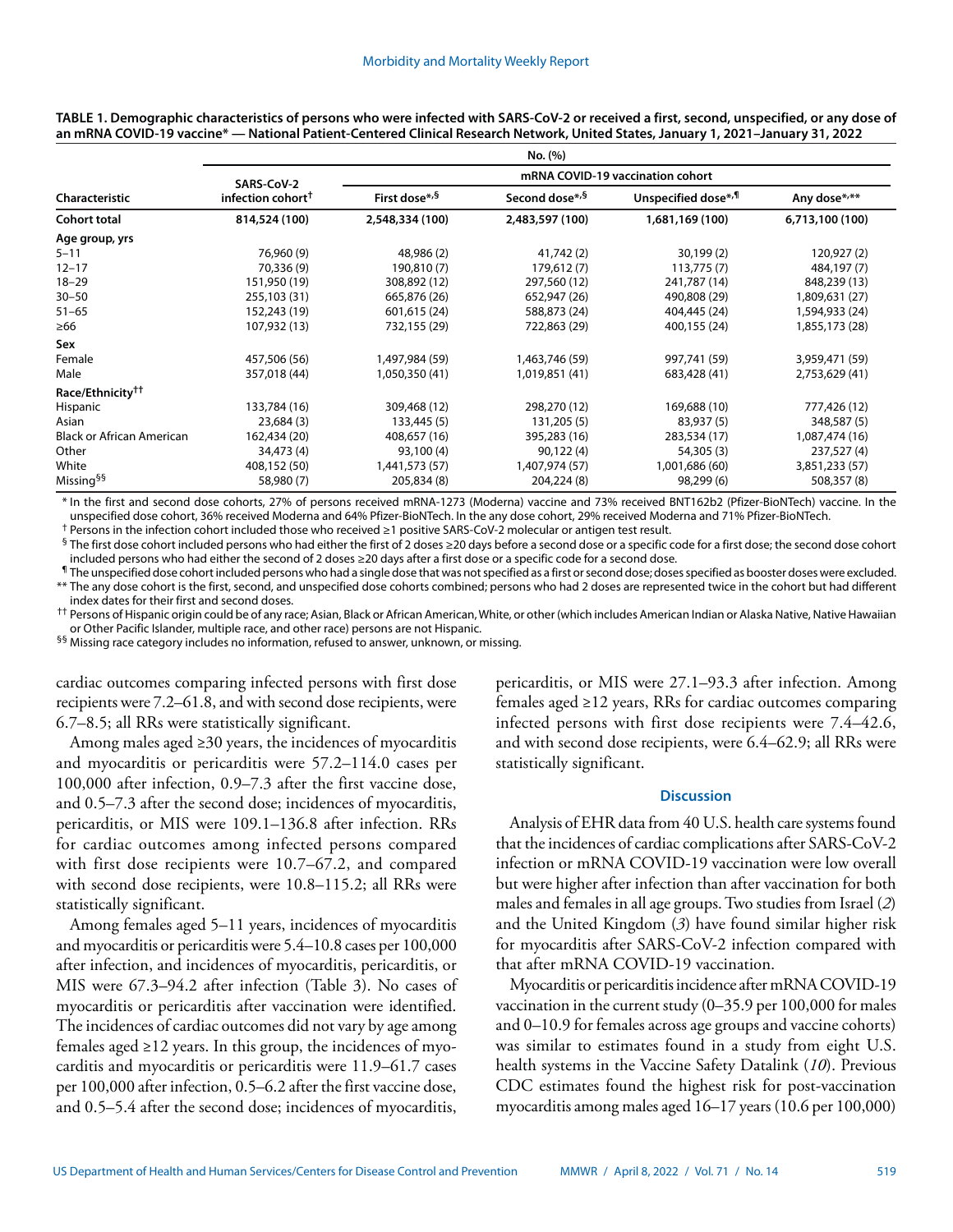|                                                   |                                  |                                  | Incidence* among males      |                             |                                 | Risk ratio (95% CI) SARS-CoV-2 infection versus mRNA COVID-19 vaccination |                             |                                         |                     |  |
|---------------------------------------------------|----------------------------------|----------------------------------|-----------------------------|-----------------------------|---------------------------------|---------------------------------------------------------------------------|-----------------------------|-----------------------------------------|---------------------|--|
| Age group, yrs/<br>Outcome/<br><b>Risk window</b> | SARS-CoV-2 -                     | mRNA COVID-19 vaccination cohort |                             |                             |                                 | mRNA COVID-19 vaccination cohort                                          |                             |                                         |                     |  |
|                                                   | infection<br>cohort <sup>+</sup> | First<br>dose <sup>§</sup>       | Second<br>dose <sup>§</sup> | <b>Unspecified</b><br>dose¶ | Any<br>dose**                   | First<br>dose§                                                            | Second<br>dose <sup>§</sup> | <b>Unspecified</b><br>dose <sup>¶</sup> | Any<br>dose**       |  |
| $5 - 11^{++}$                                     |                                  |                                  |                             |                             |                                 |                                                                           |                             |                                         |                     |  |
| <b>Myocarditis</b>                                |                                  |                                  |                             |                             |                                 |                                                                           |                             |                                         |                     |  |
| 7-day                                             | 12.6                             | $\mathbf 0$                      | 0                           | $\mathbf 0$                 | $\mathbf 0$                     | <b>NC</b>                                                                 | <b>NC</b>                   | <b>NC</b>                               | <b>NC</b>           |  |
| 21-day                                            | 17.6                             | 4.0                              | 0                           | 6.5                         | 3.2                             | $4.4(0.5 - 35.7)$                                                         | NC                          | $2.7(0.3-22.1)$                         | $5.4(1.1-26.1)$     |  |
| Myocarditis or pericarditis                       |                                  |                                  |                             |                             |                                 |                                                                           |                             |                                         |                     |  |
| 7-day                                             | 12.6                             | $\mathbf 0$                      | 0                           | 0                           | $\mathbf 0$                     | <b>NC</b>                                                                 | NC                          | NC                                      | <b>NC</b>           |  |
| $21$ -day                                         | 17.6                             | 4.0                              | 0                           | 6.5                         | 3.2                             | $4.4(0.5 - 35.7)$                                                         | <b>NC</b>                   | $2.7(0.3 - 22.1)$                       | $5.4(1.1-26.1)$     |  |
| Myocarditis, pericarditis, or MIS <sup>§§</sup>   |                                  |                                  |                             |                             |                                 |                                                                           |                             |                                         |                     |  |
| 7-day                                             | 93.0                             | $-$ 11                           | $\equiv$                    | —                           | —                               | <b>NC</b>                                                                 | <b>NC</b>                   | <b>NC</b>                               | <b>NC</b>           |  |
| 21-day                                            | 103.0                            | $\overline{\phantom{0}}$         | $\overline{\phantom{0}}$    | $\overline{\phantom{0}}$    | $\overline{\phantom{0}}$        | 25.7 (3.5-187.0)                                                          | NC                          | $16.0(2.2 - 116.0)$                     | 31.7 (7.7-131.2)    |  |
| 42-day                                            | 133.2                            |                                  |                             | $\equiv$                    | $\overbrace{\qquad \qquad }^{}$ | 33.3 (4.6 - 240.5)                                                        | 28.2 (3.9-203.9)            | $10.3(2.5-42.3)$                        | 20.5 (7.4-56.7)     |  |
| $12 - 17^{++}$                                    |                                  |                                  |                             |                             |                                 |                                                                           |                             |                                         |                     |  |
| <b>Myocarditis</b>                                |                                  |                                  |                             |                             |                                 |                                                                           |                             |                                         |                     |  |
| 7-day                                             | 50.1                             | 2.2                              | 22.0                        | 16.7                        | 12.9                            | 23.0 (5.3-99.5)                                                           | $2.3(1.2-4.4)$              | $3.0(1.3-6.7)$                          | $3.9(2.1 - 7.0)$    |  |
| 21-day                                            | 59.0                             | 3.3                              | 26.7                        | 20.4                        | 16.0                            | $18.0(5.4 - 60.6)$                                                        | $2.2(1.2-4.0)$              | $2.9(1.4-6.0)$                          | $3.7(2.1-6.4)$      |  |
| <b>Myocarditis or pericarditis</b>                |                                  |                                  |                             |                             |                                 |                                                                           |                             |                                         |                     |  |
| 7-day                                             | 56.0                             | 2.2                              | 26.7                        | 22.3                        | 16.0                            | 25.7 (6.0-110.3)                                                          | $2.1(1.1-3.9)$              | $2.5(1.2-5.2)$                          | $3.5(2.0-6.1)$      |  |
| 21-day                                            | 64.9                             | 3.3                              | 35.9                        | 29.7                        | 21.6                            | 19.8 (5.9 - 66.2)                                                         | $1.8(1.0-3.1)$              | $2.2(1.1-4.2)$                          | $3.0(1.8 - 5.0)$    |  |
| Myocarditis, pericarditis, or MIS <sup>§§</sup>   |                                  |                                  |                             |                             |                                 |                                                                           |                             |                                         |                     |  |
| 7-day                                             | 150.5                            | $\overline{\phantom{0}}$         |                             |                             | $\overline{\phantom{0}}$        | 69.0 (16.8-283.2)                                                         | $5.6(3.5-9.2)$              | $6.8(3.6 - 12.7)$                       | $9.4(6.2 - 14.4)$   |  |
| 21-day                                            | 159.3                            |                                  |                             | —<br>——                     | —                               | 48.7 (15.2-155.7)                                                         | $4.4(2.9-6.9)$              | $5.4(3.1-9.4)$                          | $7.4(5.0-10.8)$     |  |
| 42-day                                            | 180.0                            | $\overline{\phantom{0}}$         |                             | $\overline{\phantom{0}}$    | $\overline{\phantom{0}}$        | $4.9(3.2 - 7.4)$                                                          | $4.6(3.0-6.9)$              | $5.4(3.2 - 9.1)$                        | $4.9(3.5-6.7)$      |  |
| $18 - 29$                                         |                                  |                                  |                             |                             |                                 |                                                                           |                             |                                         |                     |  |
| <b>Myocarditis</b>                                |                                  |                                  |                             |                             |                                 |                                                                           |                             |                                         |                     |  |
| 7-day                                             | 55.3                             | 0.9                              | 6.5                         | 7.0                         | 4.6                             | $61.8(8.5 - 451.8)$                                                       | $8.5(3.7-19.1)$             | $7.9(3.3-19.0)$                         | $12.0(6.4-22.5)$    |  |
| 21-day                                            | 63.7                             | 3.6                              | 8.4                         | 11.6                        | 7.5                             | 17.8 (6.4-49.8)                                                           | $7.6(3.7-15.7)$             | $5.5(2.7-11.0)$                         | $8.4(5.0-14.2)$     |  |
| Myocarditis or pericarditis                       |                                  |                                  |                             |                             |                                 |                                                                           |                             |                                         |                     |  |
| 7-day                                             | 85.5                             | 2.7                              | 12.1                        | 22.0                        | 11.5                            | 31.8 (9.9-102.0)                                                          | $7.0(3.8-12.9)$             | $3.9(2.3-6.6)$                          | $7.4(4.8 - 11.5)$   |  |
| $21$ -day                                         | 100.6                            | 8.1                              | 15.0                        | 27.8                        | 16.1                            | $12.5(6.2 - 25.2)$                                                        | $6.7(3.9-11.7)$             | $3.6(2.3-5.8)$                          | $6.3(4.3-9.1)$      |  |
| Myocarditis, pericarditis, or MIS <sup>§§</sup>   |                                  |                                  |                             |                             |                                 |                                                                           |                             |                                         |                     |  |
| 7-day                                             | 97.2                             |                                  |                             |                             | $\overline{\phantom{0}}$        | 36.2 (11.3–115.5)                                                         | $8.0(4.4 - 14.6)$           | $4.4(2.6 - 7.4)$                        | $8.5(5.6 - 12.9)$   |  |
| $21$ -day                                         | 112.3                            |                                  |                             |                             |                                 | 13.9 (7.0-28.0)                                                           | $7.5(4.4 - 13.0)$           | $4.0(2.5-6.4)$                          | $7.0(4.8-10.1)$     |  |
| 42-day                                            | 140.8                            | $\overline{\phantom{0}}$         | $\overline{\phantom{0}}$    | $\equiv$                    | $\overline{\phantom{0}}$        | $7.2(4.5-11.4)$                                                           | $8.4(5.0-13.9)$             | $4.5(2.9-6.9)$                          | $6.4(4.6-8.8)$      |  |
| $\geq 30$                                         |                                  |                                  |                             |                             |                                 |                                                                           |                             |                                         |                     |  |
| <b>Myocarditis</b>                                |                                  |                                  |                             |                             |                                 |                                                                           |                             |                                         |                     |  |
| 7-day                                             | 57.2                             | 0.9                              | 0.5                         | 3.0                         | 1.3                             | 67.2 (31.4-143.8)                                                         | 115.2 (42.6-311.7)          | 18.9 (11.2-31.7)                        | 45.7 (30.2-69.2)    |  |
| 21-day                                            | 63.0                             | 1.9                              | 1.2                         | 4.2                         | 2.2                             | 32.4 (19.3 - 54.3)                                                        | 50.8 (26.7-96.4)            | $15.1 (9.7 - 23.7)$                     | 28.3 (20.4-39.3)    |  |
| Myocarditis or pericarditis                       |                                  |                                  |                             |                             |                                 |                                                                           |                             |                                         |                     |  |
| 7-day                                             | 100.2                            | 3.8                              | 3.1                         | 15.0                        | 6.3                             | 26.6 (18.2-38.7)                                                          | 32.3 (21.3-48.8)            | $6.7(5.2 - 8.6)$                        | 16.0 (12.9-19.8)    |  |
| 21-day                                            | 114.0                            | 7.3                              | 7.3                         | 20.1                        | 10.4                            | 15.6 (11.8-20.7)                                                          | 15.6 (11.7–20.7)            | $5.7(4.5 - 7.1)$                        | $10.9(9.1-13.1)$    |  |
| Myocarditis, pericarditis, or MIS <sup>§§</sup>   |                                  |                                  |                             |                             |                                 |                                                                           |                             |                                         |                     |  |
| 7-day                                             | 109.1                            |                                  |                             |                             |                                 | 28.9 (19.9-42.0)                                                          | 35.1 (23.3 - 53.0)          | $7.3(5.7-9.4)$                          | $17.4(14.1 - 21.5)$ |  |
| 21-day                                            | 123.0                            |                                  |                             |                             |                                 | $16.8(12.7 - 22.3)$                                                       | $16.8(12.7 - 22.2)$         | $6.1(4.9 - 7.7)$                        | $11.8(9.9 - 14.0)$  |  |
| 42-day                                            | 136.8                            |                                  | $\overline{\phantom{0}}$    |                             | $\overline{\phantom{0}}$        | $10.7(8.6 - 13.4)$                                                        | $10.8(8.6 - 13.5)$          | $5.4(4.4-6.7)$                          | $8.7(7.4-10.1)$     |  |

**TABLE 2. Incidence of cardiac outcomes among males aged ≥5 years after SARS-CoV-2 infection or mRNA COVID-19 vaccination and risk ratios, by age group and risk window — National Patient-Centered Clinical Research Network, United States, January 1, 2021–January 31, 2022**

**Abbreviations:** MIS = multisystem inflammatory syndrome; NC = not calculated.

\* Cases per 100,000 persons.

† Persons in the infection cohort included those who received ≥1 positive SARS-CoV-2 molecular or antigen test result.

§ The first dose cohort included persons who had either the first of 2 doses ≥20 days before a second dose or a specific code for a first dose; the second dose cohort included persons who had either the second of 2 doses ≥20 days after a first dose or a specific code for a second dose.

¶ The unspecified dose cohort included persons who had a single dose that was not specified as a first or second dose; doses specified as booster doses were excluded. \*\* The any dose cohort is the first, second, and unspecified dose cohorts combined; persons who had 2 doses are represented twice in the cohort but had different index dates for their first and second doses.

†† BNT162b2 (Pfizer-BioNTech) is the only mRNA COVID-19 vaccine approved for persons aged 5–17 years.

§§ Diagnoses of myocarditis, pericarditis, or MIS after a positive SARS-CoV-2 test result compared with diagnoses of myocarditis or pericarditis after vaccination. The 42-day risk ratios were only calculated for this outcome and comparison. The incidence of myocarditis or pericarditis in this risk window was 4.0, 37.1, 19.7, and 12.8 cases per 100,000 for males aged 5–11, 12–17, 18–29, and ≥30 years after a first dose of an mRNA COVID-19 vaccine; 4.7, 39.4, 16.8, and 12.7 cases per 100,000 after a second dose; 12.9, 33.4, 31.3, and 25.3 cases per 100,000 after an unspecified dose; and 6.5, 37.1, 22.0, and 15.8 cases per 100,000 after any dose.

¶¶ Dashes indicate the incidence for vaccination cohorts was not applicable because the comparison for incidence of myocarditis, pericarditis, or MIS after infection was to myocarditis or pericarditis after vaccination.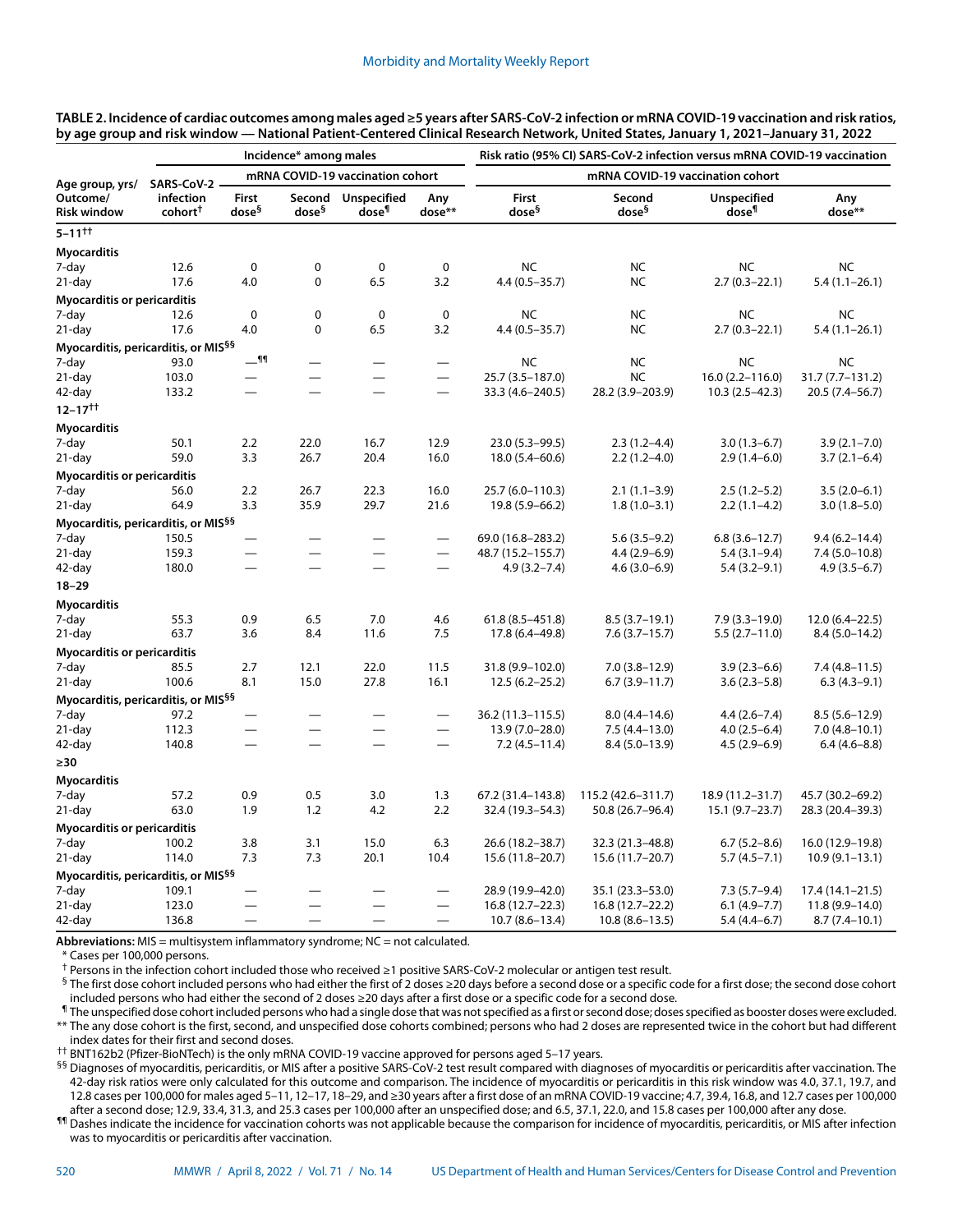|                                                   | Incidence* among females         |                                  |                          |                             |                          | Risk ratio (95% CI) SARS-CoV-2 infection versus mRNA COVID-19 vaccination |                             |                                         |                    |  |
|---------------------------------------------------|----------------------------------|----------------------------------|--------------------------|-----------------------------|--------------------------|---------------------------------------------------------------------------|-----------------------------|-----------------------------------------|--------------------|--|
| Age group, yrs/<br>Outcome/<br><b>Risk window</b> | SARS-CoV-2                       | mRNA COVID-19 vaccination cohort |                          |                             |                          | mRNA COVID-19 vaccination cohort                                          |                             |                                         |                    |  |
|                                                   | infection<br>cohort <sup>+</sup> | First<br>dose <sup>§</sup>       | dose <sup>§</sup>        | Second Unspecified<br>dose¶ | Any<br>dose**            | <b>First</b><br>dose <sup>§</sup>                                         | Second<br>dose <sup>§</sup> | <b>Unspecified</b><br>dose <sup>¶</sup> | Any<br>dose**      |  |
| $5 - 11^{++}$                                     |                                  |                                  |                          |                             |                          |                                                                           |                             |                                         |                    |  |
| <b>Myocarditis</b>                                |                                  |                                  |                          |                             |                          |                                                                           |                             |                                         |                    |  |
| 7-day                                             | 5.4                              | 0                                | $\mathbf 0$              | 0                           | 0                        | NC                                                                        | <b>NC</b>                   | <b>NC</b>                               | <b>NC</b>          |  |
| 21-day                                            | 8.1                              | 0                                | $\mathbf 0$              | $\mathbf 0$                 | $\Omega$                 | <b>NC</b>                                                                 | <b>NC</b>                   | <b>NC</b>                               | <b>NC</b>          |  |
| <b>Myocarditis or pericarditis</b>                |                                  |                                  |                          |                             |                          |                                                                           |                             |                                         |                    |  |
| 7-day                                             | 8.1                              | 0                                | $\mathbf 0$              | $\mathbf 0$                 | 0                        | <b>NC</b>                                                                 | <b>NC</b>                   | <b>NC</b>                               | <b>NC</b>          |  |
| 21-day                                            | 10.8                             | 0                                | 0                        | $\mathbf 0$                 | 0                        | <b>NC</b>                                                                 | <b>NC</b>                   | <b>NC</b>                               | NC                 |  |
| Myocarditis, pericarditis, or MIS <sup>§§</sup>   |                                  |                                  |                          |                             |                          |                                                                           |                             |                                         |                    |  |
| 7-day                                             | 67.3                             | $-$ 11                           | $\equiv$                 |                             |                          | <b>NC</b>                                                                 | <b>NC</b>                   | <b>NC</b>                               | <b>NC</b>          |  |
| $21$ -day                                         | 80.7                             |                                  | $\overline{\phantom{0}}$ | $\overline{\phantom{0}}$    |                          | <b>NC</b>                                                                 | <b>NC</b>                   | <b>NC</b>                               | <b>NC</b>          |  |
| 42-day                                            | 94.2                             | $\overline{\phantom{0}}$         |                          | $\overline{\phantom{0}}$    |                          | <b>NC</b>                                                                 | <b>NC</b>                   | <b>NC</b>                               | <b>NC</b>          |  |
| $12 - 17$ <sup>††</sup>                           |                                  |                                  |                          |                             |                          |                                                                           |                             |                                         |                    |  |
| <b>Myocarditis</b>                                |                                  |                                  |                          |                             |                          |                                                                           |                             |                                         |                    |  |
| 7-day                                             | 24.7                             | 1.0                              | 1.1                      | $\mathbf 0$                 | 0.8                      | 24.5 (3.1–193.3)                                                          | 23.1 (2.9-182.0)            | <b>NC</b>                               | 31.2 (6.7–144.3)   |  |
| 21-day                                            | 35.7                             | 1.0                              | 3.2                      | 1.7                         | 2.0                      | 35.4 (4.6-270.5)                                                          | $11.1(3.2 - 39.0)$          | 21.4 (2.8-163.4)                        | $18.0(6.4 - 50.5)$ |  |
| Myocarditis or pericarditis                       |                                  |                                  |                          |                             |                          |                                                                           |                             |                                         |                    |  |
| 7-day                                             | 24.7                             | 2.0                              | 2.1                      | $\pmb{0}$                   | 1.6                      | $12.2(2.6 - 56.7)$                                                        | $11.5(2.5-53.4)$            | <b>NC</b>                               | 15.6 (4.8-50.6)    |  |
| $21$ -day                                         | 35.7                             | 2.0                              | 5.4                      | 3.3                         | 3.6                      | 17.7 (4.0-78.4)                                                           | $6.7(2.4-18.7)$             | $10.7(2.4 - 47.4)$                      | $10.0(4.3-23.4)$   |  |
| Myocarditis, pericarditis, or MIS <sup>§§</sup>   |                                  |                                  |                          |                             |                          |                                                                           |                             |                                         |                    |  |
| 7-day                                             | 63.1                             | $\overline{\phantom{0}}$         |                          |                             | $\qquad \qquad -$        | 31.3 (7.4-132.7)                                                          | 29.5 (6.9-125.0)            | <b>NC</b>                               | 39.8 (13.8-115.2)  |  |
| 21-day                                            | 79.6                             |                                  | $\equiv$                 | $\overline{\phantom{0}}$    | $\overline{\phantom{0}}$ | 39.5 (9.4-165.4)                                                          | 14.9 (5.7–38.3)             | 23.8 (5.7-99.9)                         | 22.3 (10.6-47.2)   |  |
| 42-day                                            | 93.3                             | $\qquad \qquad -$                | $\overline{\phantom{0}}$ | $\overline{\phantom{0}}$    | $\qquad \qquad -$        | $11.6(5.4 - 25.0)$                                                        | $12.4(5.5-28.1)$            | 14.0 (5.0–39.4)                         | $12.4(7.1-21.7)$   |  |
| $18 - 29$                                         |                                  |                                  |                          |                             |                          |                                                                           |                             |                                         |                    |  |
| <b>Myocarditis</b>                                |                                  |                                  |                          |                             |                          |                                                                           |                             |                                         |                    |  |
| 7-day                                             | 11.9                             | 0.5                              | 1.6                      | 3.9                         | 1.8                      | 23.5 (3.0-182.0)                                                          | $7.6(2.1-27.1)$             | $3.1(1.1 - 8.4)$                        | $6.5(2.8-15.2)$    |  |
| 21-day                                            | 19.5                             | 1.0                              | 2.1                      | 5.8                         | 2.8                      | 19.2 (4.5-82.9)                                                           | $9.3(3.1 - 27.5)$           | $3.4(1.5 - 7.5)$                        | $7.1(3.6-14.0)$    |  |
| Myocarditis or pericarditis                       |                                  |                                  |                          |                             |                          |                                                                           |                             |                                         |                    |  |
| 7-day                                             | 23.8                             | 2.5                              | 3.1                      | 7.1                         | 4.0                      | $9.4(3.6 - 24.8)$                                                         | $7.6(3.1-18.7)$             | $3.4(1.6 - 7.0)$                        | $5.9(3.3-10.6)$    |  |
| 21-day                                            | 33.6                             | 4.6                              | 5.2                      | 10.9                        | 6.6                      | $7.4(3.5-15.5)$                                                           | $6.4(3.1-13.1)$             | $3.1(1.7-5.6)$                          | $5.1(3.1 - 8.2)$   |  |
| Myocarditis, pericarditis, or MIS <sup>§§</sup>   |                                  |                                  |                          |                             |                          |                                                                           |                             |                                         |                    |  |
| 7-day                                             | 27.1                             |                                  |                          |                             | $\qquad \qquad -$        | $10.7(4.1 - 27.9)$                                                        | $8.6(3.5 - 21.0)$           | $3.8(1.9 - 7.8)$                        | $6.7(3.8-11.9)$    |  |
| 21-day                                            | 40.1                             |                                  | $\overline{\phantom{0}}$ |                             |                          | $8.8(4.2 - 18.2)$                                                         | $7.6(3.8-15.4)$             | $3.7(2.1-6.5)$                          | $6.1(3.8-9.6)$     |  |
| 42-day                                            | 67.2                             | $\overline{\phantom{0}}$         | $\overline{\phantom{0}}$ | $\overline{\phantom{0}}$    |                          | $8.3(4.8-14.3)$                                                           | $11.6(6.1 - 22.1)$          | $5.2(3.2 - 8.7)$                        | $7.8(5.3 - 11.3)$  |  |
| $\geq 30$                                         |                                  |                                  |                          |                             |                          |                                                                           |                             |                                         |                    |  |
| <b>Myocarditis</b>                                |                                  |                                  |                          |                             |                          |                                                                           |                             |                                         |                    |  |
| 7-day                                             | 32.6                             | 0.8                              | 0.5                      | 1.0                         | 0.7                      | 42.6 (21.5-84.4)                                                          | 62.9 (27.6-143.6)           | 31.3 (15.2-64.3)                        | 44.0 (27.9-69.3)   |  |
| 21-day                                            | 36.3                             | 1.4                              | 0.9                      | 1.6                         | 1.3                      | 25.2 (15.1–42.0)                                                          | 38.3 (20.6–71.3)            | 23.2 (12.8–42.2)                        | 28.2 (19.6–40.6)   |  |
| <b>Myocarditis or pericarditis</b>                |                                  |                                  |                          |                             |                          |                                                                           |                             |                                         |                    |  |
| 7-day                                             | 53.8                             | 3.1                              | 1.7                      | 8.2                         | 3.9                      | 17.1 (12.0–24.5)                                                          | 31.2 (19.6-49.7)            | $6.6(4.9 - 8.8)$                        | 13.9 (11.0-17.7)   |  |
| 21-day                                            | 61.7                             | 6.2                              | 4.1                      | 10.7                        | 6.5                      | $10.0(7.6-13.1)$                                                          | 14.9 (10.8-20.5)            | $5.8(4.5 - 7.5)$                        | $9.4(7.7-11.5)$    |  |
| Myocarditis, pericarditis, or MIS <sup>§§</sup>   |                                  |                                  |                          |                             |                          |                                                                           |                             |                                         |                    |  |
| 7-day                                             | 58.6                             |                                  |                          |                             |                          | 18.7 (13.1-26.6)                                                          | 34.0 (21.4-54.0)            | $7.1(5.4-9.5)$                          | 15.2 (12.0-19.2)   |  |
| 21-day                                            | 68.2                             |                                  |                          |                             |                          | $11.0(8.4 - 14.4)$                                                        | 16.5 (12.0-22.6)            | $6.4(4.9-8.3)$                          | $10.4(8.6 - 12.7)$ |  |
| 42-day                                            | 79.6                             |                                  |                          |                             |                          | $8.4(6.7-10.5)$                                                           | $10.0(7.9-12.8)$            | $5.6(4.5 - 7.0)$                        | $7.9(6.7-9.4)$     |  |

**TABLE 3. Incidence of cardiac outcomes among females aged ≥5 years after SARS-CoV-2 infection or mRNA COVID-19 vaccination and risk ratios, by age group and risk window — National Patient-Centered Clinical Research Network, United States, January 1, 2021–January 31, 2022**

**Abbreviations:** MIS = multisystem inflammatory syndrome; NC = not calculated.

\* Cases per 100,000 persons.

† Persons in the infection cohort included those who received ≥1 positive SARS-CoV-2 molecular or antigen test result.

§ The first dose cohort included persons who had either the first of 2 doses ≥20 days before a second dose or a specific code for a first dose; the second dose cohort included persons who had either the second of 2 doses ≥20 days after a first dose or a specific code for a second dose.

¶ The unspecified dose cohort included persons who had a single dose that was not specified as a first or second dose; doses specified as booster doses were excluded. \*\* The any dose cohort is the first, second, and unspecified dose cohorts combined; persons who had 2 doses are represented twice in the cohort but had different index dates for their first and second doses.

†† BNT162b2 (Pfizer-BioNTech) is the only mRNA COVID-19 vaccine approved for persons aged 5–17 years.

§§ Diagnoses of myocarditis, pericarditis, or MIS after a positive SARS-CoV-2 test result compared with diagnoses of myocarditis or pericarditis after vaccination. The 42-day risk ratios were only calculated for this outcome and comparison. The incidence of myocarditis or pericarditis in this risk window was 0, 8.1, 8.1, 9.5 cases per 100,000 for females 5-11, 12-17, 18-29, and ≥30 years after a first dose of an mRNA COVID-19 vaccine; 0, 7.5, 5.8, and 8.0 cases per 100,000 after a second dose; 0, 6.7, 12.9, and 14.2 cases per 100,000 after an unspecified dose; and 0, 7.5, 8.7, and 10.1 cases per 100,000 after any dose.

¶¶ Dashes indicate the incidence for vaccination cohorts was not applicable because the comparison for incidence of myocarditis, pericarditis, or MIS after infection was to myocarditis or pericarditis after vaccination.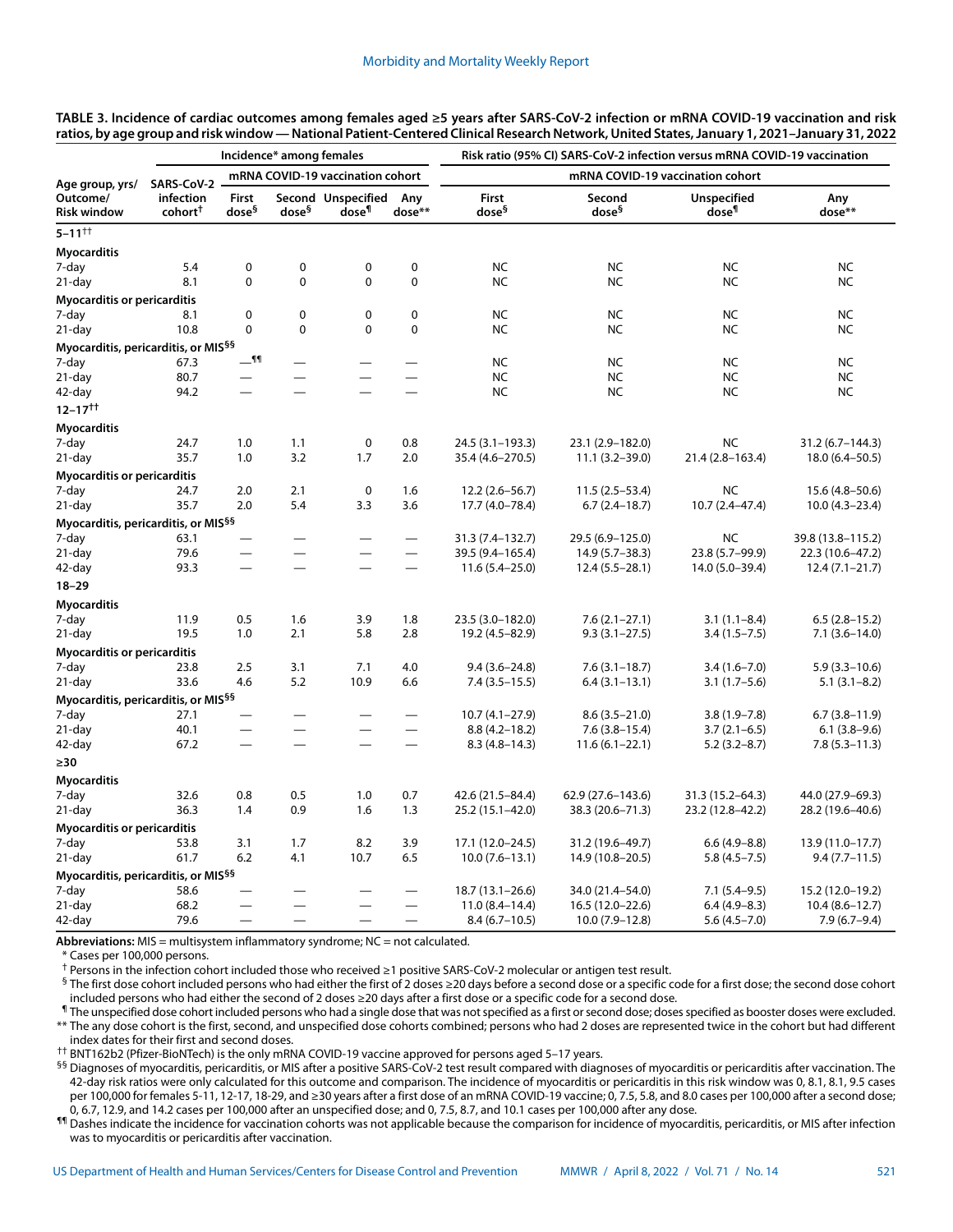during a 7-day risk window after receipt of a second mRNA COVID-19 vaccine dose (*5*). Estimates from the current study (22.0 per 100,000 males aged 12–17 years) are higher, likely because outcomes were captured using ICD-10-CM codes alone rather than through passive reporting with subsequent verification through medical record review. Even among males aged 12–17 years, the group with the highest incidence of cardiac complications after receipt of a second mRNA COVID-19 vaccine dose, the risk was 1.8–5.6 times as high after SARS-CoV-2 infection than after vaccination.

The findings in this report are subject to at least six limitations. First, data were obtained using a query that returned aggregate data from sites, precluding adjustment for potential confounders. Stratification by age and sex was performed because of their clear prior association with cardiac outcomes. Second, outcomes were rare in some cohorts, leading to wide CIs around RR estimates. Third, only SARS-CoV-2 test results and mRNA COVID-19 vaccinations documented in EHRs were available for assessment. SARS-CoV-2 infections were not captured if testing occurred in homes, schools, community sites, or pharmacies. Similarly, EHR data in this study captured ≥1 dose of mRNA COVID-19 vaccine for 28% of persons aged ≥5 years. Nationally, 82% of persons aged ≥5 years were reported to have received any COVID-19 vaccination; 97% of all vaccinations administered were mRNA COVID-19 vaccines.§§ Underascertainment of SARS-CoV-2 infections and mRNA COVID-19 vaccinations reduced sample size and might have introduced bias if capture of infection or vaccination within the EHR occurred differentially for those with cardiac outcomes.¶¶ Fourth, case definitions for myocarditis, pericarditis, or MIS were ICD-10-CM code–based; diagnoses were not confirmed with chart review and are subject to misclassification. Fifth, cases of MIS among persons without documented SARS-CoV-2 infection were not included (*9*). Finally, some overlap might have occurred in risk windows for persons who had a SARS-CoV-2 infection soon after vaccination or a vaccination soon after infection. Exclusions

## **Summary**

#### What is already known about this topic?

Studies have found an increased risk for cardiac complications after SARS-CoV-2 infection and mRNA COVID-19 vaccination, but few have compared these risks.

#### What is added by this report?

Data from 40 health care systems participating in a large network found that the risk for cardiac complications was significantly higher after SARS-CoV-2 infection than after mRNA COVID-19 vaccination for both males and females in all age groups.

#### What are the implications for public health practice?

These findings support continued use of recommended mRNA COVID-19 vaccines among all eligible persons aged ≥5 years.

were made for persons who received COVID-19 vaccine doses ≤30 days before infection or who had infections ≤30 days before vaccination.

Cardiac complications were rare after SARS-CoV-2 infection or mRNA COVID-19 vaccination. However, the risks for these complications were higher after infection than after vaccination among males and females in all age groups. These findings provide important context for balancing risks and benefits of mRNA COVID-19 vaccination among eligible persons ≥5 years.

#### **Acknowledgments**

All institutions participating in this study; PCORnet, the National Patient-Centered Clinical Research Network, developed with funding from the Patient-Centered Outcomes Research Institute (PCORI); Karen R. Broder, Samantha Chao, Joshua Denson, Julia Fearrington, Bridget Nolan, Sonja A. Rasmussen, Tom Shimabukuro, William E. Trick, leadership of the Data, Analytics, and Visualization Task Force, CDC COVID-19 Emergency Response Team.

Corresponding author: Jason P. Block, [jblock1@partners.org.](mailto:jblock1@partners.org)

<sup>§§</sup> <https://covid.cdc.gov/covid-data-tracker/#vaccinations>(Accessed March 29, 2022).

<sup>¶¶</sup> If patients who received a SARS-CoV-2–positive test result at a health care system were more likely to return to the same health care system for myocarditis, pericarditis, or MIS treatment than were patients who had their mRNA COVID-19 vaccination documented at the health care system, then the underascertainment of outcomes might be higher in the vaccination cohorts, introducing bias away from the null. This scenario might occur if a person was more likely to visit a tertiary care referral center participating in this study if they were more severely ill with a cardiac complication after SARS-CoV-2 infection than a perhaps mild cardiac complication after COVID-19 vaccination. However, if the cardiac complications were more commonly linked to vaccination than infection in the EHR, bias would be toward the null. This scenario might occur if clinicians were more likely to document an mRNA COVID-19 vaccination in the EHR if a cardiac complication was noted after vaccination than if the cardiac complication occurred after SARS-CoV-2 infection.

<sup>&</sup>lt;sup>1</sup>Department of Population Medicine, Harvard Pilgrim Health Care Institute, Harvard Medical School, Boston, Massachusetts; <sup>2</sup>CDC COVID-19 Emergency Response Team; 3Applied Clinical Research Center, Department of Pediatrics, Children's Hospital of Philadelphia, Philadelphia, Pennsylvania; 4Louisiana Public Health Institute, New Orleans, Louisiana; <sup>5</sup>Department of Pediatrics, Stanford University School of Medicine, Stanford, California; <sup>6</sup>Center for Child Health, Behavior and Development, Seattle Children's Research Institute, Seattle Children's Hospital, Seattle, Washington; 7Department of Population and Data Sciences and Department of Immunology, University of Texas Southwestern Medical Center, Dallas, Texas; 8Center for Gastrointestinal Biology and Disease, University of North Carolina School of Medicine, Chapel Hill, North Carolina; 9The Fenway Institute, Fenway Health, Harvard Medical School, Boston, Massachusetts; 10Children's Healthcare of Atlanta, Emory University School of Medicine, Atlanta, Georgia; 11Department of Medicine, Lewis Katz School of Medicine at Temple University, Philadelphia, Pennsylvania; 12OCHIN, Inc., Portland, Oregon; <sup>13</sup>Nemours Cardiac Center, Nemours Children's Health System, Wilmington, Delaware.